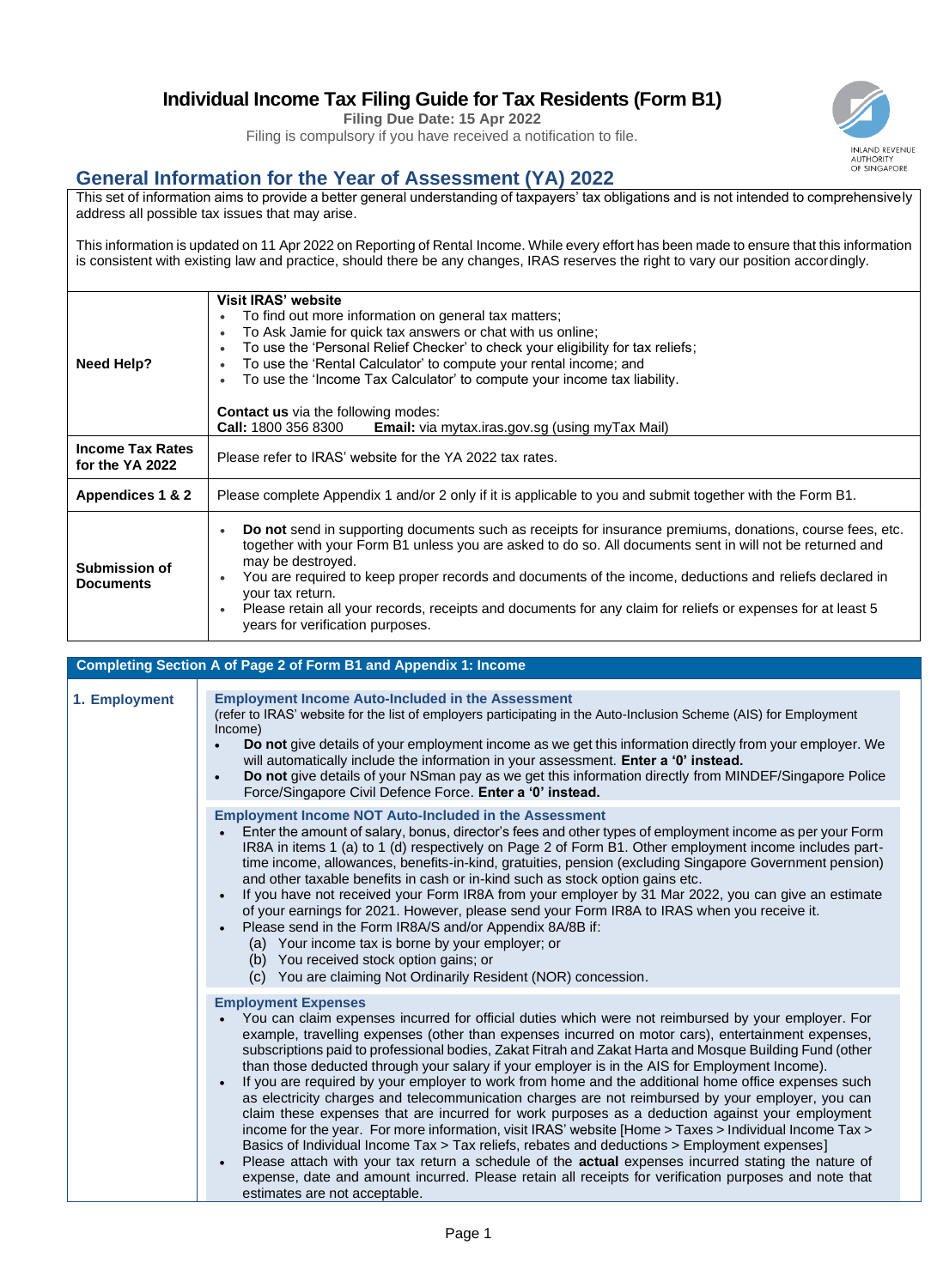|                                                                          | Do not enter a claim for Zakat Fitrah or Zakat Harta payment if you are an NRIC/FIN holder who has<br>provided the information to the Majlis Ugama Islam Singapura (MUIS). The amount will be automatically<br>deducted against your respective income source based on the information from MUIS.                                                                                                                                                                                                                                                                                                                                                                                                                                                                                                                                                                                                                                                                                                                                                                                                                                                                                                                                                                                                                                                                                                                                                                                                                                                                                                                                                                                                                                                                                                                                                                                                                                                                                                                                                                                                                                                                                     |
|--------------------------------------------------------------------------|---------------------------------------------------------------------------------------------------------------------------------------------------------------------------------------------------------------------------------------------------------------------------------------------------------------------------------------------------------------------------------------------------------------------------------------------------------------------------------------------------------------------------------------------------------------------------------------------------------------------------------------------------------------------------------------------------------------------------------------------------------------------------------------------------------------------------------------------------------------------------------------------------------------------------------------------------------------------------------------------------------------------------------------------------------------------------------------------------------------------------------------------------------------------------------------------------------------------------------------------------------------------------------------------------------------------------------------------------------------------------------------------------------------------------------------------------------------------------------------------------------------------------------------------------------------------------------------------------------------------------------------------------------------------------------------------------------------------------------------------------------------------------------------------------------------------------------------------------------------------------------------------------------------------------------------------------------------------------------------------------------------------------------------------------------------------------------------------------------------------------------------------------------------------------------------|
|                                                                          | Other Income (Complete Appendix 1 if you have any of the following types of income listed in points (1) to (9) in the year 2021)                                                                                                                                                                                                                                                                                                                                                                                                                                                                                                                                                                                                                                                                                                                                                                                                                                                                                                                                                                                                                                                                                                                                                                                                                                                                                                                                                                                                                                                                                                                                                                                                                                                                                                                                                                                                                                                                                                                                                                                                                                                      |
| 1. Trade,<br><b>Business,</b><br><b>Profession or</b><br><b>Vocation</b> | Profits from profession/vocation refer to income earned by self-employed persons (e.g. doctor,<br>$\bullet$<br>insurance/property agent, remisier, private tutor, hawker, taxi driver, contractor). For trade/business, please<br>indicate the Unique Entity Number (UEN)/Partnership Tax Reference Number in the box provided.                                                                                                                                                                                                                                                                                                                                                                                                                                                                                                                                                                                                                                                                                                                                                                                                                                                                                                                                                                                                                                                                                                                                                                                                                                                                                                                                                                                                                                                                                                                                                                                                                                                                                                                                                                                                                                                       |
| 2. Rent from<br><b>Property</b>                                          | The gross rent is inclusive of rent from renting out furniture and fittings. You can claim expenses incurred solely<br>$\bullet$<br>to earn the rental income during the period of tenancy.                                                                                                                                                                                                                                                                                                                                                                                                                                                                                                                                                                                                                                                                                                                                                                                                                                                                                                                                                                                                                                                                                                                                                                                                                                                                                                                                                                                                                                                                                                                                                                                                                                                                                                                                                                                                                                                                                                                                                                                           |
|                                                                          | <b>Reporting Rental Income</b><br>If you derived rent from renting out:<br>$\bullet$<br>(a) a property which is solely or jointly owned in 2021, please provide the details including the full amount<br>of gross rent/expenses incurred and enter your share of the net rent based on legal ownership.<br>(b) a part of your property (e.g. 1 room), you are required to apportion the claimable expenses incurred<br>based on the number of rooms rented out.<br>Do not claim non-deductible expenses such as penalty imposed for late payment of property tax, payment<br>of back year's property tax, cost of initial purchase and depreciation of furniture and fittings, costs of initial<br>repairs and renovations, loan repayment, cost of additions and alterations to property<br>You can claim any expenditure incurred by you for the repair, insurance, maintenance or upkeep of a<br>$\bullet$<br>property when it is vacant in any part of the year 2021, and any property tax paid on that property for that<br>vacancy period can be deducted against the rental income. This is subject to the condition that reasonable<br>efforts have been made to find a new tenant during the vacancy period(s) in between leases.<br>In addition, agent's commission, advertising, legal expenses and stamp duties that you have incurred in<br>obtaining, granting, renewing or extending a lease to your first tenant are now allowed from effect from YA<br>2022.<br>Rental deficits (i.e. excess of deductible expenses incurred to rent out the property over the gross rental<br>received from that property) cannot be offset against other sources of income.<br>To compute your rental income, you can refer to our 'Rental Calculator' at IRAS' website.<br>$\bullet$<br>For reporting of rental income from non-residential properties qualifying under the Rental Relief<br>Framework, visit IRAS' Website [Home > News & Events > Singapore budget > COVID-19 Support<br>Measures and Tax Guidance > Tax Guidance > For Individuals > Rental Relief Framework - Reporting<br>YA 2021 rental income by individuals who are owners of non-residential properties] |
|                                                                          | <b>Claiming Rental Expenses For Tenanted Residential Property only</b><br>You can claim rental expenses incurred to derive passive rental income from a residential property in<br>Singapore, based on either:<br>(a) The mortgage interest and an amount of deemed rental expenses at 15% of the gross rent, subject to<br>conditions; or<br>(b) The amount of actual rental expenses incurred.<br>A residential property does not include any property that has been given approval for any non-residential<br>use (e.g. child care centre and workers' dormitory). For more information, please refer to the IRAS e-Tax<br>guide "Simplification of Claim of Rental Expenses for Individuals" available on IRAS' website.<br>For rental expenses based on the deemed rental expenses<br>We will automatically allow 15% of the gross rent as rental expenses.<br>$\bullet$<br>You are not required to keep records of the rental expenses incurred.<br>$\bullet$<br>You can also claim any mortgage interest incurred on the loan taken to purchase the property rented out.<br>However, you are required to keep the supporting documents relating to the mortgage interest for at least<br>5 years for verification purposes.<br>The deemed expenses basis must apply consistently to all other tenanted residential properties.<br>The deemed expenses basis is not applicable under the following circumstances:<br>You did not incur any deductible expense (apart from mortgage interest) in respect of the rental income<br>derived; or<br>You derived the rental income through a partnership in Singapore; or<br>You derived the rental income from a property held under a trust; or<br>$\bullet$<br>You derived the rental income from a residential property which is permitted to be used for non-residential<br>purpose (e.g. child care centre and workers' dormitory).<br>If you opt to claim rental expenses based on the actual rental expenses incurred                                                                                                                                                                                                         |
|                                                                          | Please retain supporting documents (e.g. tenancy agreements, bank mortgage statements, invoices and<br>$\bullet$<br>receipts) for at least 5 years for verification purposes.                                                                                                                                                                                                                                                                                                                                                                                                                                                                                                                                                                                                                                                                                                                                                                                                                                                                                                                                                                                                                                                                                                                                                                                                                                                                                                                                                                                                                                                                                                                                                                                                                                                                                                                                                                                                                                                                                                                                                                                                         |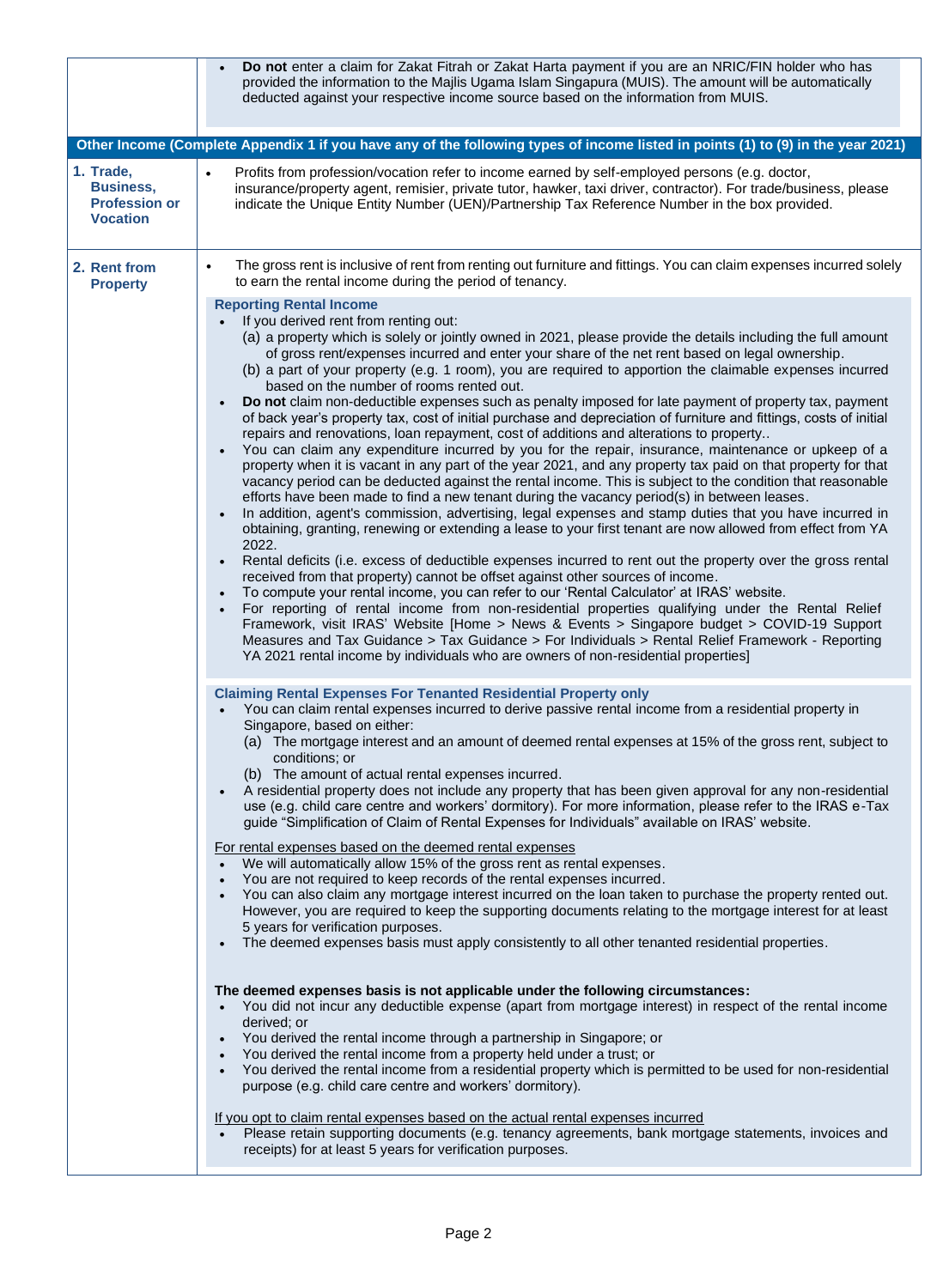|                                                                                                       | <b>Claiming Rental Expenses For Tenanted Non- Residential Property only</b><br>You can only claim the actual rental expenses incurred.<br>You are required to keep the supporting documents for at least 5 years for verification purposes.<br>$\bullet$<br>For more information, visit IRAS' website [Home > taxes > individual-income-tax > basics of individual<br>$\bullet$<br>income tax > what is taxable, what is not > income from property rented out]                                                               |
|-------------------------------------------------------------------------------------------------------|-------------------------------------------------------------------------------------------------------------------------------------------------------------------------------------------------------------------------------------------------------------------------------------------------------------------------------------------------------------------------------------------------------------------------------------------------------------------------------------------------------------------------------|
| 3. Royalty                                                                                            | Royalty is income received for the right to use copyrights, patents, trademarks, etc.<br>$\bullet$<br>For royalties received for any literary, dramatic, musical or artistic work (except payment for work published in<br>$\bullet$<br>newspapers or periodicals), the taxable amount is the royalties after allowable deductions or 10% of the gross<br>royalties, whichever is lower.                                                                                                                                      |
| 4. Charge                                                                                             | Charge includes income received under a deed or an order of court.<br>$\bullet$<br>Alimony and maintenance payment received by a female individual from her ex-husband, whether paid<br>$\bullet$<br>voluntarily or under a Court Order/Deed of Separation is exempt from tax.                                                                                                                                                                                                                                                |
| 5. Estate/Trust<br><b>Income</b>                                                                      | Estate/trust income includes any income distribution (estate income) received from an estate under<br>$\bullet$<br>administration or your share of entitlement of income (trust income) from a private trust or an estate held in trust.<br>For estate income, please declare the income in the year you received it. For trust income, please declare your<br>$\bullet$<br>share of the income in the year you are entitled to it.<br>You are not required to declare capital distribution and exempt income.<br>$\bullet$   |
| 6. Interest                                                                                           | Do not declare interest received from any deposit with approved banks or licensed finance companies in<br>$\bullet$<br>Singapore as it is tax-exempt.<br>However, you are required to declare interest income from deposits with non-approved banks or finance<br>$\bullet$<br>companies which are not licensed in Singapore, pawnshops, loans to companies and persons, etc. in the<br>Appendix.<br>Please refer to the MAS website for the list of approved banks and licensed finance companies in Singapore.<br>$\bullet$ |
| 7. Gains or<br><b>Profits of an</b><br><b>Income Nature</b><br><b>Not Included</b><br>in Items 1 to 6 | These include any income (e.g. rent from other assets such as vehicles which is not reported as trade income)<br>$\bullet$<br>which does not fall within any of the other classifications of income stated above.<br>An example is dividends received from NTUC Healthcare Co-operative Ltd (excluding dividends received from<br>$\bullet$<br>NTUC Fairprice Co-operative and NTUC Income Insurance Co-operative Ltd which are auto-included).                                                                               |
| 8. Total (total of<br>items 1 to 7)                                                                   | Enter the total income declared in items 1 to 7, excluding net loss from rent.<br>$\bullet$<br>Enter this total income value in item 3 on Page 2 of Form B1.<br>$\bullet$                                                                                                                                                                                                                                                                                                                                                     |
| 9. Income Not<br><b>Previously</b><br><b>Reported</b>                                                 | If you have received income for any period from 1 Jan 2017 to 31 Dec 2020 that has not been previously<br>$\bullet$<br>reported, state the type of income, the date the income was received, the period to which the income relates<br>and the amount of income.<br>For director's fees, please state the date on which the fees were approved at the company's Annual General<br>$\bullet$<br>Meeting or Extraordinary General Meeting.                                                                                      |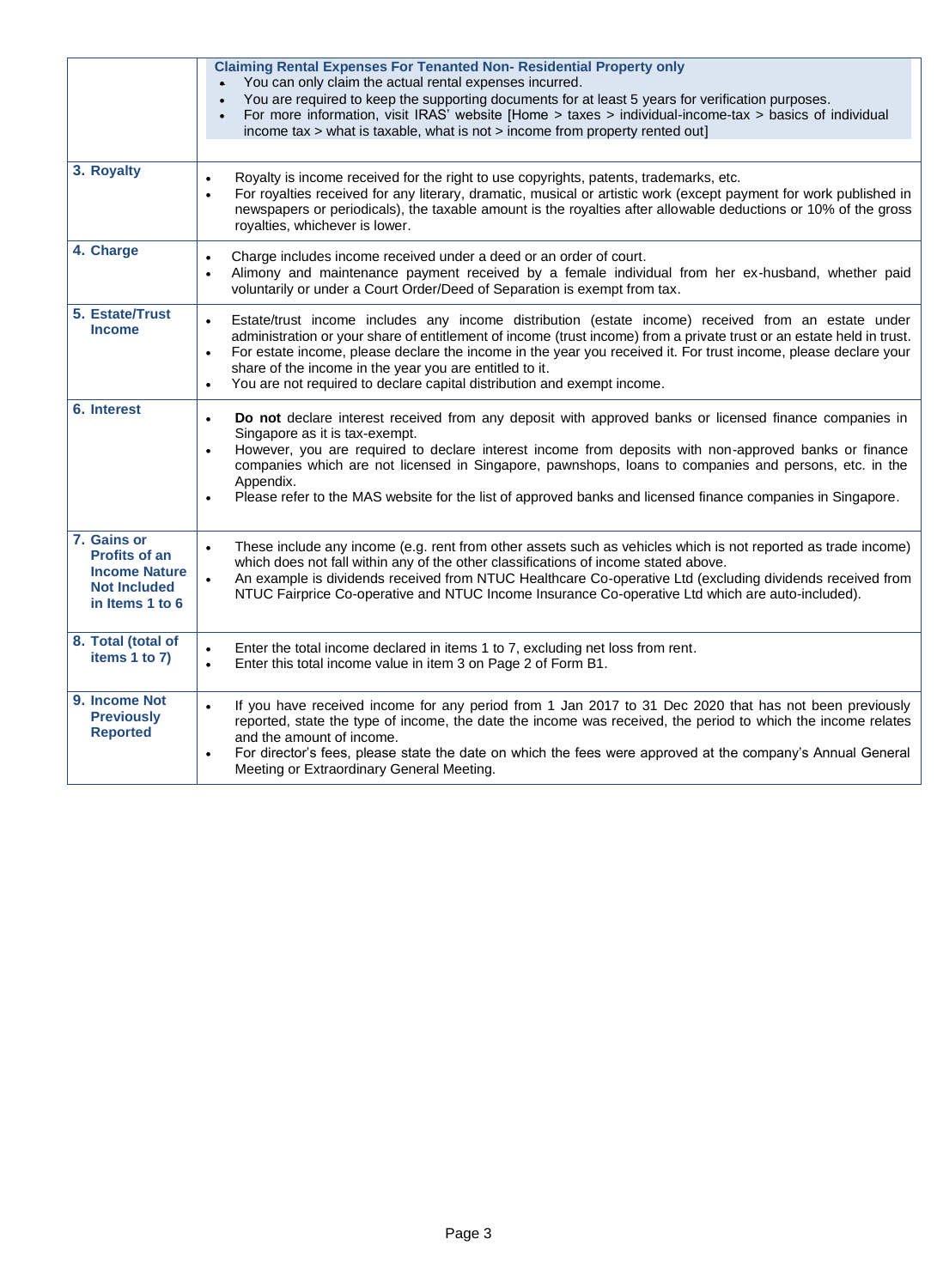|                                                                                                                                                                                                                                                           | Completing Section B of Page 2 of Form B1 and Appendix 2: Personal Reliefs and Deductions                                                                                                                                                                                                                                                                                                                                                                                                                                                                                                                                                                                                                                                                      |
|-----------------------------------------------------------------------------------------------------------------------------------------------------------------------------------------------------------------------------------------------------------|----------------------------------------------------------------------------------------------------------------------------------------------------------------------------------------------------------------------------------------------------------------------------------------------------------------------------------------------------------------------------------------------------------------------------------------------------------------------------------------------------------------------------------------------------------------------------------------------------------------------------------------------------------------------------------------------------------------------------------------------------------------|
| <b>General</b><br><b>Information on</b><br>Donations/<br><b>Reliefs</b>                                                                                                                                                                                   | <b>Donations/Reliefs Auto-Included in Tax Assessment</b><br>You do not need to claim the following donations/reliefs. They will be auto-included in your tax assessment<br>$\bullet$<br>based on your eligibility and records from the relevant organisations:<br>(a) Donations made directly to approved Institutions of Public Character (IPCs)<br>(b) Donations made to an approved IPC through salary deduction and your employer is in the AIS for<br><b>Employment Income</b><br>(c) Earned Income Relief<br>(d) CPF Cash Top-Up<br>(e) Supplementary Retirement Scheme (SRS)<br>(f) NSman Relief (for NSman, wife or parent of NSman)                                                                                                                   |
|                                                                                                                                                                                                                                                           | <b>Donations/Reliefs NOT Auto-Included in Tax Assessment</b><br>Please ensure that you meet all the qualifying conditions before you enter the amount of claim in the relevant<br>boxes on Page 2 of Form B1.<br>Penalties may be imposed for any wrongful claim of reliefs. We will disallow your claim and withdraw the relief<br>$\bullet$<br>upon review of your assessment.<br>If you are claiming the Handicapped-related tax relief(s) for the first time, please complete the "Application for<br>$\bullet$<br>Claim of Handicapped-Related Tax Reliefs" form downloadable from IRAS' website.                                                                                                                                                         |
|                                                                                                                                                                                                                                                           | From YA 2018, the total amount of personal income tax reliefs will be capped at \$80,000 per YA.<br>$\bullet$<br>You should continue to claim the personal reliefs if you have met the qualifying conditions. If the total amount<br>of reliefs claimed exceeds \$80,000, the total tax reliefs will be capped at \$80,000.                                                                                                                                                                                                                                                                                                                                                                                                                                    |
| <b>5. Donations</b>                                                                                                                                                                                                                                       | If your employer is not in the AIS for Employment Income, enter the amount of 2.5 times the value of the<br>donation (rounded up to the nearest dollar) deducted through your salary, to an approved IPC. The donation<br>amount will be shown in the Form IR8A.                                                                                                                                                                                                                                                                                                                                                                                                                                                                                               |
| 6a. Spouse/<br><b>Handicapped</b><br><b>Spouse Relief</b><br>If you have claimed<br>this relief, no other<br>person is allowed<br>to claim any other<br>relief (e.g.<br><b>Parent/Handicappe</b><br>d Parent Relief),<br>other than<br><b>Grandparent</b> | <b>Spouse Relief</b><br>You can claim:<br>(a) \$2,000 if you were living with or supporting your spouse in 2021; or<br>(b) up to \$2,000 if you are legally separated from your wife and you have paid maintenance to her in the<br>previous year under a Court Order/Deed of Separation.<br>The total deduction for Spouse Relief must not exceed \$2,000.<br>$\bullet$<br>You cannot claim Spouse Relief if your spouse had an annual income of more than \$4,000 in 2021.<br>$\bullet$<br>For this purpose, the income includes taxable income (e.g. trade, employment and rental), tax-exempt<br>$\bullet$<br>income (e.g. bank interest, dividends and pensions) and foreign-sourced income (regardless of whether it<br>has been remitted to Singapore). |
| <b>Caregiver Relief, on</b><br>your spouse.                                                                                                                                                                                                               | <b>Handicapped Spouse Relief</b><br>You can claim:<br>$\bullet$<br>(a) \$5,500 if you have supported a physically or mentally handicapped spouse in 2021; or<br>(b) up to \$5,500, if you are legally separated from your handicapped wife and you have paid maintenance<br>to her in the previous year under a Court Order/Deed of Separation.<br>The total deduction for Handicapped Spouse Relief must not exceed \$5,500.                                                                                                                                                                                                                                                                                                                                  |
|                                                                                                                                                                                                                                                           | A male resident individual is not allowed to claim any relief for the alimony he has paid to his ex-wife under a<br>Court Order.                                                                                                                                                                                                                                                                                                                                                                                                                                                                                                                                                                                                                               |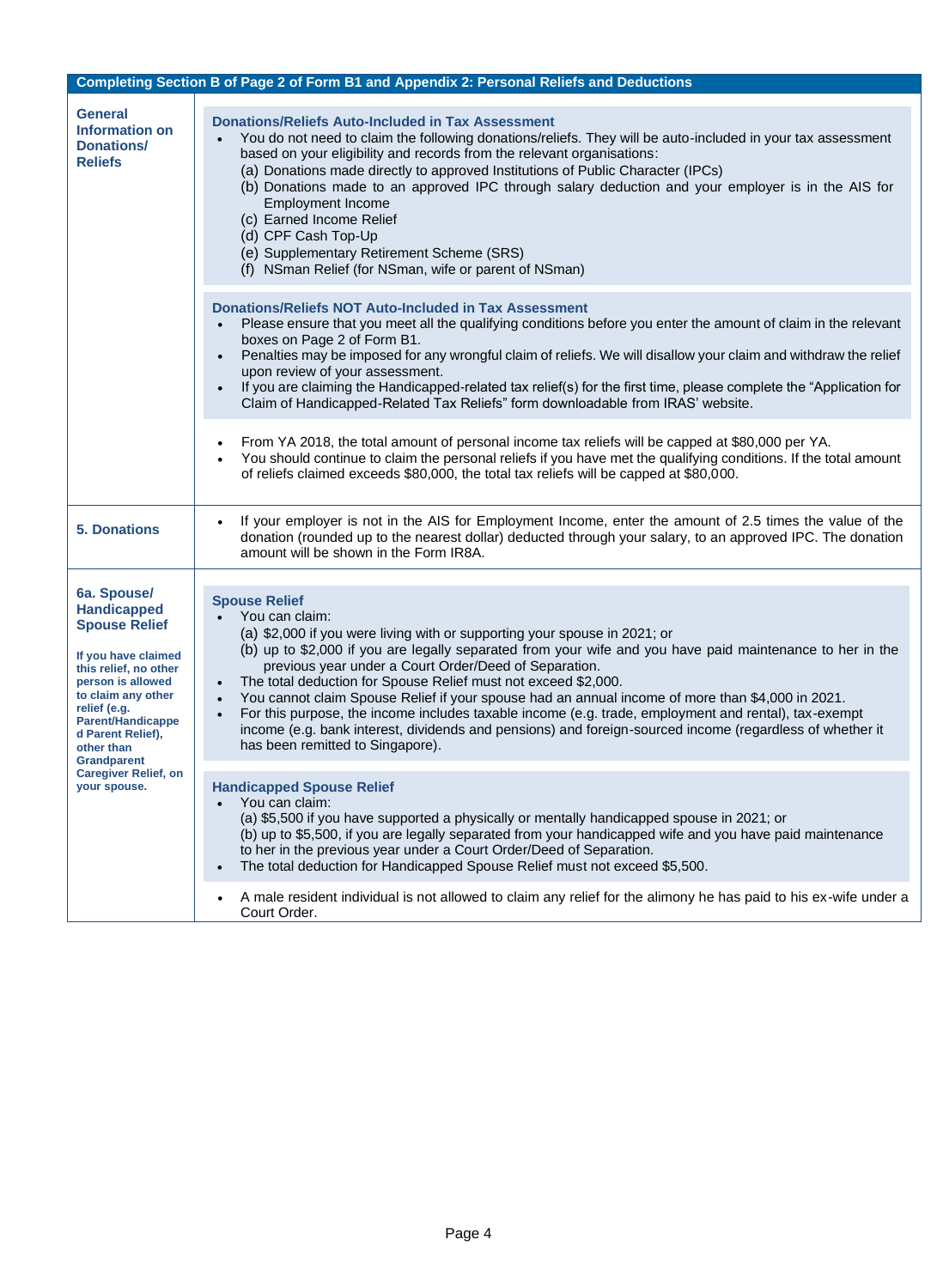| <b>6b. Child Relief</b><br>If you have claimed<br>this relief, no other<br>person is allowed<br>to claim any other<br>relief (e.g.<br><b>Handicapped</b><br><b>Brother/Sister</b><br>Relief), on the same<br>child. |                                                                                                                                                                                                                                                                                                                                                                                                                                                                                                                                                                                                                                                                                                                                                                         |                                                                                                                                                                                                                                                                                                                                               | You can claim Qualifying Child Relief (QCR)/Handicapped Child Relief (HCR) if you have a child born to you<br>and your spouse/ex-spouse, a step-child or a legally adopted child.<br>You can divide your claim amount for QCR or HCR as agreed between you and your spouse/ex-spouse.<br>If you are claiming for the 5th and subsequent children, please provide the details on a separate sheet and<br>enter the total claim in the 5th row of 6(b) on Page 2 of Form B1. |                                                                        |                                                                                    |  |
|---------------------------------------------------------------------------------------------------------------------------------------------------------------------------------------------------------------------|-------------------------------------------------------------------------------------------------------------------------------------------------------------------------------------------------------------------------------------------------------------------------------------------------------------------------------------------------------------------------------------------------------------------------------------------------------------------------------------------------------------------------------------------------------------------------------------------------------------------------------------------------------------------------------------------------------------------------------------------------------------------------|-----------------------------------------------------------------------------------------------------------------------------------------------------------------------------------------------------------------------------------------------------------------------------------------------------------------------------------------------|----------------------------------------------------------------------------------------------------------------------------------------------------------------------------------------------------------------------------------------------------------------------------------------------------------------------------------------------------------------------------------------------------------------------------------------------------------------------------|------------------------------------------------------------------------|------------------------------------------------------------------------------------|--|
|                                                                                                                                                                                                                     | <b>Qualifying Child Relief (QCR)</b><br>You can claim \$4,000 for each child, that you supported, who was unmarried throughout 2021 and who<br>was:<br>(a) under 16 years old at any time during 2021; or<br>(b) studying full-time at a school, college, university or other educational establishment in 2021 if the child<br>was 17 years old and above; and<br>(c) not having an annual income of more than \$4,000 in 2021.<br>For this purpose, the income includes taxable income (e.g. trade, employment, NS pay/allowances and<br>$\bullet$<br>income from internship and attachment), foreign-sourced income (regardless of whether it has been remitted<br>to Singapore) and tax-exempt income (e.g. bank interest) but excludes scholarships and bursaries. |                                                                                                                                                                                                                                                                                                                                               |                                                                                                                                                                                                                                                                                                                                                                                                                                                                            |                                                                        |                                                                                    |  |
|                                                                                                                                                                                                                     | <b>Handicapped Child Relief (HCR)</b>                                                                                                                                                                                                                                                                                                                                                                                                                                                                                                                                                                                                                                                                                                                                   | You can claim \$7,500 if you have supported a child who was unmarried throughout 2021 and was also<br>physically or mentally handicapped in 2021.                                                                                                                                                                                             |                                                                                                                                                                                                                                                                                                                                                                                                                                                                            |                                                                        |                                                                                    |  |
|                                                                                                                                                                                                                     | <b>Working Mother's Child Relief (WMCR)</b><br>A working mother who was married, divorced or widowed can claim WMCR for her unmarried child who<br>was a Singapore citizen as at 31 Dec 2021 and has fulfilled all the qualifying conditions under QCR or<br>HCR.<br>Total QCR/HCR + WMCR = $$50,000$ per child*<br>Total WMCR is capped at 100% of the mother's earned income<br>* QCR/HCR, regardless of whether it is claimed by the father or mother, will be allowed first. WMCR will<br>be limited to the balance after the QCR/HCR claim is allowed.<br>You must indicate the order for each child at item 6(b) on Page 2 of Form B1. WMCR will then be<br>calculated automatically based on your eligibility.                                                   |                                                                                                                                                                                                                                                                                                                                               |                                                                                                                                                                                                                                                                                                                                                                                                                                                                            |                                                                        |                                                                                    |  |
| 6c. Parent<br><b>Relief/</b><br><b>Handicapped</b>                                                                                                                                                                  | You can claim this relief if you had supported your parents, grandparents or great-grandparents or those of<br>your spouse in 2021. Your or your spouse's parents/grandparents/great-grandparents must have lived in<br>Singapore^ in 2021 and met all the following conditions:                                                                                                                                                                                                                                                                                                                                                                                                                                                                                        |                                                                                                                                                                                                                                                                                                                                               |                                                                                                                                                                                                                                                                                                                                                                                                                                                                            |                                                                        |                                                                                    |  |
| <b>Parent Relief</b>                                                                                                                                                                                                | <b>Conditions</b>                                                                                                                                                                                                                                                                                                                                                                                                                                                                                                                                                                                                                                                                                                                                                       | <b>Parent</b><br><b>Staying</b><br>with any<br>claimant                                                                                                                                                                                                                                                                                       | <b>Handicapped</b><br><b>Parent Staying</b><br>with any claimant                                                                                                                                                                                                                                                                                                                                                                                                           | <b>Parent</b><br><b>Not</b><br><b>Staying</b><br>with any<br>claimant# | <b>Handicapped</b><br><b>Parent Not</b><br><b>Staying with</b><br>any<br>claimant# |  |
|                                                                                                                                                                                                                     | 55 years of age or<br>above in 2021<br>Not in receipt of<br>annual income* of<br>more than \$4,000 in<br>2021                                                                                                                                                                                                                                                                                                                                                                                                                                                                                                                                                                                                                                                           | \$9,000                                                                                                                                                                                                                                                                                                                                       | \$14,000<br>(Age and income<br>conditions are not<br>applicable)                                                                                                                                                                                                                                                                                                                                                                                                           | \$5,500                                                                | \$10,000<br>(Age and income<br>conditions are not<br>applicable)                   |  |
|                                                                                                                                                                                                                     | The amount of relief<br>can be shared<br>among all eligible<br>claimants who wish<br>to claim Parent /<br>Handicapped<br>Parent Relief for the<br>same dependant(s)                                                                                                                                                                                                                                                                                                                                                                                                                                                                                                                                                                                                     | If at least one of the claimants stays with<br>If none of the claimants stays with the<br>the dependant, the amount of Parent or<br>dependant, the amount of Parent or<br>Handicapped Parent Relief to be shared is<br>Handicapped Parent Relief to be<br>\$9,000 or \$14,000 respectively.<br>shared is \$5,500 or \$10,000<br>respectively. |                                                                                                                                                                                                                                                                                                                                                                                                                                                                            |                                                                        |                                                                                    |  |
|                                                                                                                                                                                                                     |                                                                                                                                                                                                                                                                                                                                                                                                                                                                                                                                                                                                                                                                                                                                                                         |                                                                                                                                                                                                                                                                                                                                               |                                                                                                                                                                                                                                                                                                                                                                                                                                                                            |                                                                        |                                                                                    |  |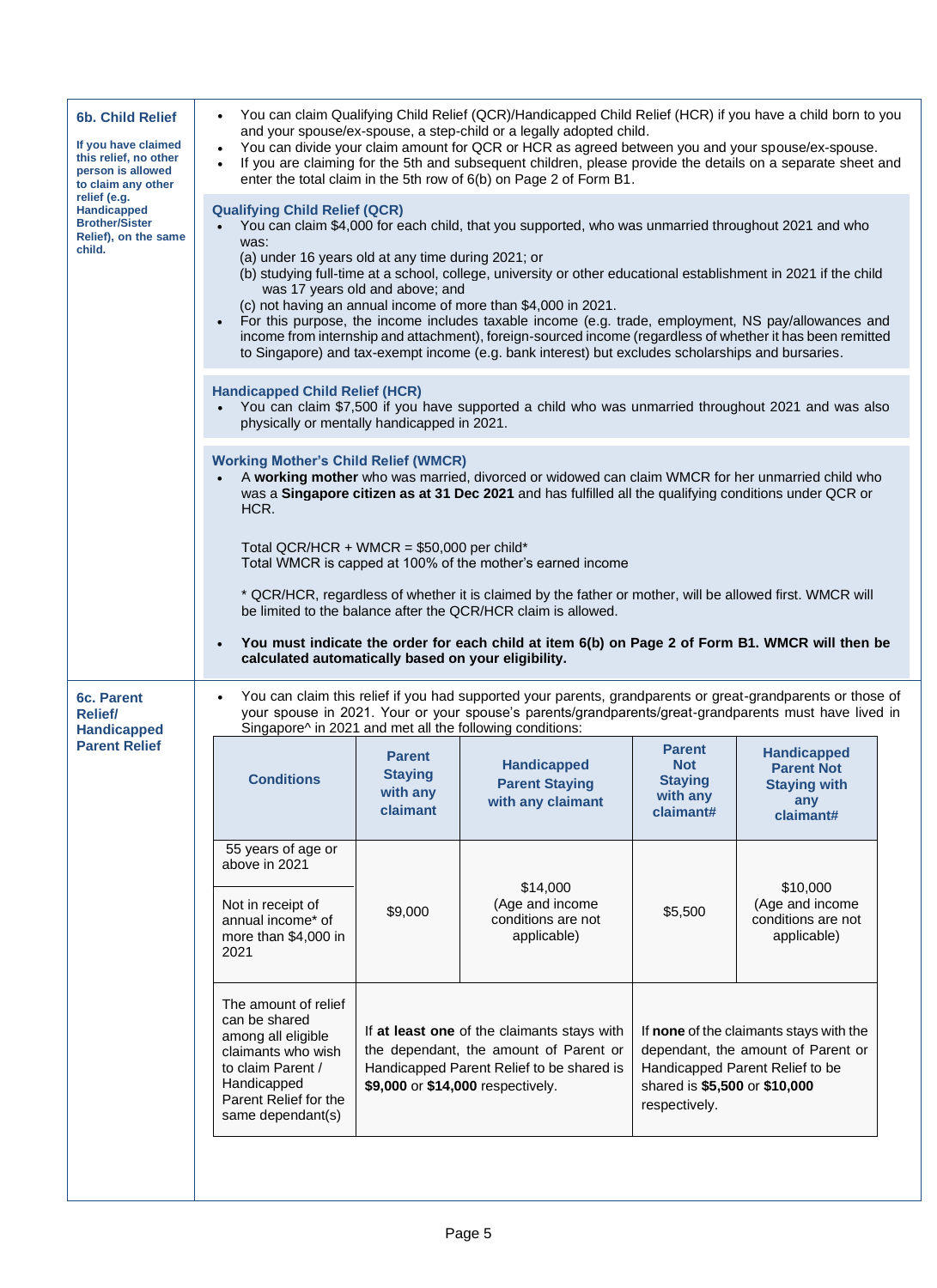|                                                                                                   | You can claim either Parent Relief or Handicapped Parent Relief but not both, on the same dependant, up to<br>$\bullet$<br>a maximum of 2 dependants.                                                                                                                                                                                                                                                                                                                                                                                                                                                                                                                                                                                                                                                                                |
|---------------------------------------------------------------------------------------------------|--------------------------------------------------------------------------------------------------------------------------------------------------------------------------------------------------------------------------------------------------------------------------------------------------------------------------------------------------------------------------------------------------------------------------------------------------------------------------------------------------------------------------------------------------------------------------------------------------------------------------------------------------------------------------------------------------------------------------------------------------------------------------------------------------------------------------------------|
|                                                                                                   | If the relief is shared, all claimants must agree on the basis of apportionment before claiming Parent/<br>$\bullet$<br>Handicapped Parent Relief for the same dependant(s). Otherwise, the Comptroller of Income Tax will<br>apportion the relief equally among all claimants.                                                                                                                                                                                                                                                                                                                                                                                                                                                                                                                                                      |
|                                                                                                   | If you have claimed this relief, no other person is allowed to claim any other reliefs (e.g. Spouse Relief), other<br>than Grandparent Caregiver Relief, for the same dependant(s).                                                                                                                                                                                                                                                                                                                                                                                                                                                                                                                                                                                                                                                  |
|                                                                                                   | "Living in Singapore" means that the dependant is staying in Singapore permanently, except for temporary<br>absences (e.g. short overseas vacation) in 2021. In the case of a foreign dependant (FIN Holders only): generally,<br>if he/ she stayed in Singapore for a period of at least 8 months in 2021, he/she will be regarded as living in<br>Singapore.<br>*Income includes taxable income (e.g. trade, employment and rental), tax-exempt income (e.g. bank interest,                                                                                                                                                                                                                                                                                                                                                        |
|                                                                                                   | dividends and pensions) and foreign-sourced income (regardless of whether it has been remitted to Singapore).<br>#If they did not live with you in the same household in Singapore, you must have incurred at least \$2,000 to support<br>each of them in 2021.                                                                                                                                                                                                                                                                                                                                                                                                                                                                                                                                                                      |
| <b>6d. Grandparent</b><br><b>Caregiver Relief</b><br>(GCR)                                        | You can claim a deduction of \$3,000 against your earned income for one of your or your spouse's/ex-spouse's<br>$\bullet$<br>parent or grandparent if you are a working mother who is married, divorced or widowed. In addition, your or your<br>spouse's/ex-spouse's parent or grandparent was:<br>(a) living in Singapore^ in 2021; and                                                                                                                                                                                                                                                                                                                                                                                                                                                                                            |
| You cannot claim<br>this relief if<br>someone else has<br>claimed GCR for                         | (b) looking after any of your children* who was a citizen of Singapore and was: (i) 12 years old or younger at<br>any time in 2021; or (ii) unmarried throughout the year 2021 and at any time in 2021, physically or mentally<br>handicapped; and                                                                                                                                                                                                                                                                                                                                                                                                                                                                                                                                                                                   |
| the same caregiver.                                                                               | (c) not carrying on any trade, business, profession, vocation or employment during the year 2021.<br>Indicate your claim for GCR at item 6(d) on Page 2 of Form B1.<br>$\bullet$                                                                                                                                                                                                                                                                                                                                                                                                                                                                                                                                                                                                                                                     |
|                                                                                                   | * Refers to a child who was born to you and your spouse/ex-spouse, a step-child or a legally adopted child.<br><sup>^</sup> "Living in Singapore" means that the dependant is staying in Singapore permanently, except for temporary                                                                                                                                                                                                                                                                                                                                                                                                                                                                                                                                                                                                 |
|                                                                                                   | absences (e.g. short overseas vacation) in 2021. In the case of a foreign dependant (FIN Holders only): generally, if<br>he/ she stayed in Singapore for a period of at least 8 months in 2021, he/she will be regarded as living in Singapore.                                                                                                                                                                                                                                                                                                                                                                                                                                                                                                                                                                                      |
| 6e.<br><b>Handicapped</b><br><b>Brother/Sister</b><br><b>Relief</b>                               | You can claim \$5,500 for each dependant if you supported your or your spouse's physically or mentally<br>$\bullet$<br>handicapped brothers or sisters who lived in Singapore^. Your handicapped siblings or siblings-in-law for whom<br>you are claiming relief must have lived with you in the same household in 2021. If not, you must have incurred<br>at least \$2,000 to support each of them in 2021.                                                                                                                                                                                                                                                                                                                                                                                                                         |
| You cannot claim<br>this relief if<br>someone else has                                            | The amount of relief can be shared among your sibling(s) or sibling(s)-in-law who wish to claim<br>$\bullet$<br>Handicapped Brother/Sister Relief for the same dependant(s).                                                                                                                                                                                                                                                                                                                                                                                                                                                                                                                                                                                                                                                         |
| claimed any other<br>reliefs (except<br>GCR), for the same<br>sibling(s) or<br>sibling(s)-in-law. | Please indicate your claim at item 6(e) on Page 2 of Form B1. For the 3rd and subsequent claim of<br>Handicapped Brother/Sister Relief, please enter the total claim for the 3rd and subsequent dependants<br>in the 3rd row of $6(e)$ .                                                                                                                                                                                                                                                                                                                                                                                                                                                                                                                                                                                             |
|                                                                                                   | "Living in Singapore" means that the dependant is staying in Singapore permanently, except for temporary<br>absences (e.g. short overseas vacation) in 2021. In the case of a foreign dependant (FIN Holders only): generally,<br>if he/she stayed in Singapore for a period of at least 8 months in 2021, he/she will be regarded as living in Singapore.                                                                                                                                                                                                                                                                                                                                                                                                                                                                           |
| 6f. CPF/<br><b>Provident Fund</b>                                                                 | <b>Compulsory Contributions to CPF/Approved Pension or Provident Fund by Singapore Citizens and</b><br><b>Singapore Permanent Resident Employees</b><br>Such contributions must not be more than the statutory contributions under the CPF Act.<br>(a) The ordinary wage ceiling for CPF contributions is \$6,000 per month.<br>(b) The total ordinary wages (OW) ceiling will be capped at \$72,000 (i.e. 12 months x \$6,000) per year and<br>the overall income cap on compulsory CPF contributions is $$102,000$ (i.e. 17 months $x $6,000$ ).<br>(c) Additional wages will be capped at an amount equal to the difference between \$102,000 and the amount<br>of OW.<br>Do not claim this relief if any of your employment income is auto-included as we get this information directly<br>from your employer who is in the AIS. |
|                                                                                                   | <b>Voluntary contribution to one's own Medisave Account</b><br>If you were a Singapore Citizen or Singapore Permanent Resident in 2021, you can claim your voluntary cash<br>contribution within the annual CPF contribution cap of \$37,740 (i.e. 17 months x \$6,000 x 37%) and within<br>your basic healthcare sum, that is specifically directed by you to be paid to your own Medisave Account. Such<br>voluntary contribution must not have been claimed by you as a self-employed person.                                                                                                                                                                                                                                                                                                                                     |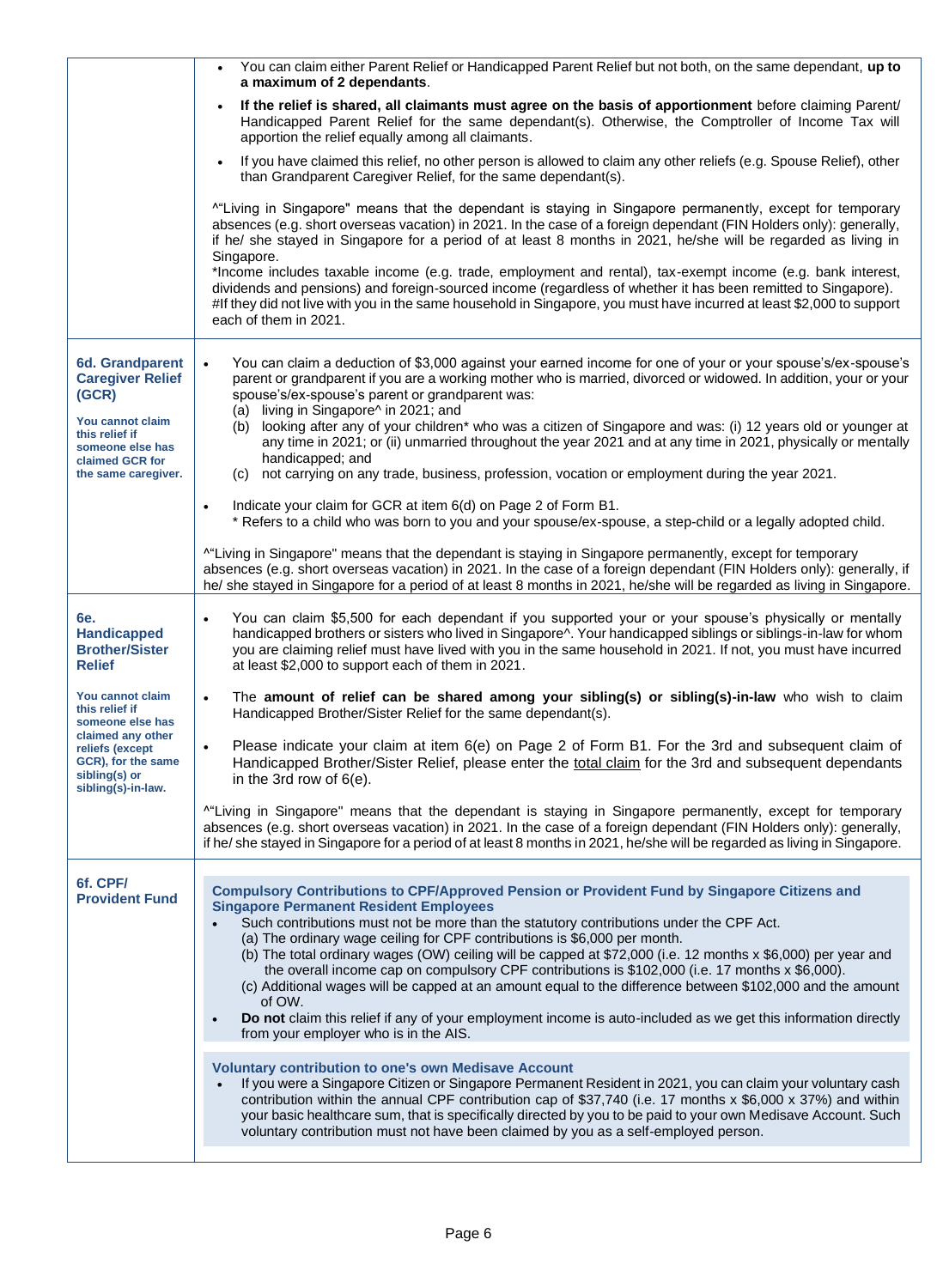| 6g. Life<br><b>Insurance</b>                                  | You can claim the insurance premiums that you have paid for insurance policies on your life or your wife's life.<br>$\bullet$<br>Premiums paid for insurance policy on your child's life are not allowed.<br>$\bullet$<br>To claim this relief, your total compulsory employee CPF contribution, self-employed Medisave/Voluntary CPF<br>$\bullet$<br>contribution and voluntary cash contribution to your Medisave account in 2021 was less than \$5,000 and you<br>must have paid the insurance premiums in 2021.<br>If your policies are taken on or after 10 Aug 1973, the insurance company must have an office or branch in<br>$\bullet$<br>Singapore.<br>You may claim the lower of:<br>$\bullet$<br>(a) the difference between \$5,000 and your CPF contribution; or<br>(b) up to 7% of the insured value of your own/your wife's life or the amount of insurance premiums paid.                                                                                                                                                                                                                                                                                                                                                                                                                                                                                                                                                                                           |
|---------------------------------------------------------------|------------------------------------------------------------------------------------------------------------------------------------------------------------------------------------------------------------------------------------------------------------------------------------------------------------------------------------------------------------------------------------------------------------------------------------------------------------------------------------------------------------------------------------------------------------------------------------------------------------------------------------------------------------------------------------------------------------------------------------------------------------------------------------------------------------------------------------------------------------------------------------------------------------------------------------------------------------------------------------------------------------------------------------------------------------------------------------------------------------------------------------------------------------------------------------------------------------------------------------------------------------------------------------------------------------------------------------------------------------------------------------------------------------------------------------------------------------------------------------|
| <b>6h. Course Fees</b>                                        | You can claim the actual course fees incurred, up to a maximum of \$5,500 if you have:<br>$\bullet$<br>(a) studied any course or attended any seminar/conference in 2021: (i) leading to an approved academic,<br>professional or vocational qualification; or (ii) relating to your current trade, business, profession, vocation or<br>employment; or<br>(b) completed any course, seminar/conference between 1 Jan 2019 and 31 Dec 2020 and this course,<br>seminar/conference was related to your new trade, business, profession, vocation or employment that<br>commenced in 2021.<br>Allowable course fees include registration fees or enrolment fees, examination fees, tuition fees and aptitude<br>$\bullet$<br>test fees (for computer courses). You cannot claim living expenses, expenses for textbooks, travelling<br>expenses and any amount paid or reimbursed by your employer or any other organisation for the course.<br>This relief does not apply to polytechnic/university graduates for their polytechnic/university course fees if they<br>$\bullet$<br>have never exercised any employment or carried on any trade, business, profession or vocation before.<br>Vacation jobs or internships are not considered employment for the purpose of this relief.<br>If your assessable income is less than \$22,000, you can defer your claim for course fees. Please visit IRAS' website<br>for more details.                                                |
| 6i. Foreign<br><b>Domestic</b><br><b>Worker (FDW)</b><br>Levy | You can claim twice the amount of levy paid for one FDW in 2021 against your earned income if you were:<br>(a) a married woman who lived with your husband in 2021; or<br>(b) a married woman and your husband was not resident in Singapore in 2021; or<br>(c) separated from your husband, divorced or widowed and in 2021, had children who lived with you and for whom<br>you could claim child relief.<br>It does not matter whether the levy was paid by you or your husband. You can claim the lower of the following:<br>(a) twice the amount of levy paid, up to \$1,440 (if you qualify for the concessionary levy of \$60 per month) or<br>\$7,200/\$10,800*; or<br>(b) the amount of your earned income.<br>* The levy rate for the first FDW employed, not on concession, will be \$300 per month.<br>Total amount of relief = $(\$300 \times 12) \times 2 = \$7,200$<br>The levy rate for subsequent FDW(s) employed, not on concession, will be \$450 per month.<br>Total amount of relief = $(\$450 \times 12) \times 2 = \$10,800$                                                                                                                                                                                                                                                                                                                                                                                                                                |
| <b>Parenthood Tax</b><br>Rebate (PTR)*                        | You can claim PTR if you were a married, divorced or widowed tax resident of Singapore in 2021 who<br>had a child:<br>(a) born to you and your spouse/ex-spouse in 2021; or<br>(b) legally adopted in 2021 before he/she reached 6 years of age; or<br>(c) born to you and your spouse/ex-spouse before you were married to your spouse/ex-spouse and your<br>marriage was registered in 2021 before your child reached 6 years of age.<br>The child must be a Singapore Citizen:<br>(a) at the time of birth or within 12 months thereafter; or<br>(b) at the time of legal adoption or within 12 months thereafter; or<br>(c) at the time of the marriage of his/her parents or within 12 months thereafter.<br>• The order of your children is determined based on the date of birth, date of legal adoption or date of marriage of<br>parents, as the case may be, for all your children in the same household regardless of whether the child is a<br>qualifying child for the purpose of PTR.<br>• Any sibling who is deceased shall be taken into account in determining the number of siblings a child has at the<br>time of his/her birth, adoption or marriage of his/her parents, as the case may be.<br>• The amount of rebate is:<br>1st child: \$5,000;<br>(a)<br>2nd child: \$10,000;<br>(b)<br>3rd and subsequent child: \$20,000 per child<br>(c)<br>You and your spouse can share the PTR based on an apportionment agreed by both of you. If your percentage of |

PTR claimed does not add up to 100% or you are unable to agree on the apportionment, we will apportion the PTR